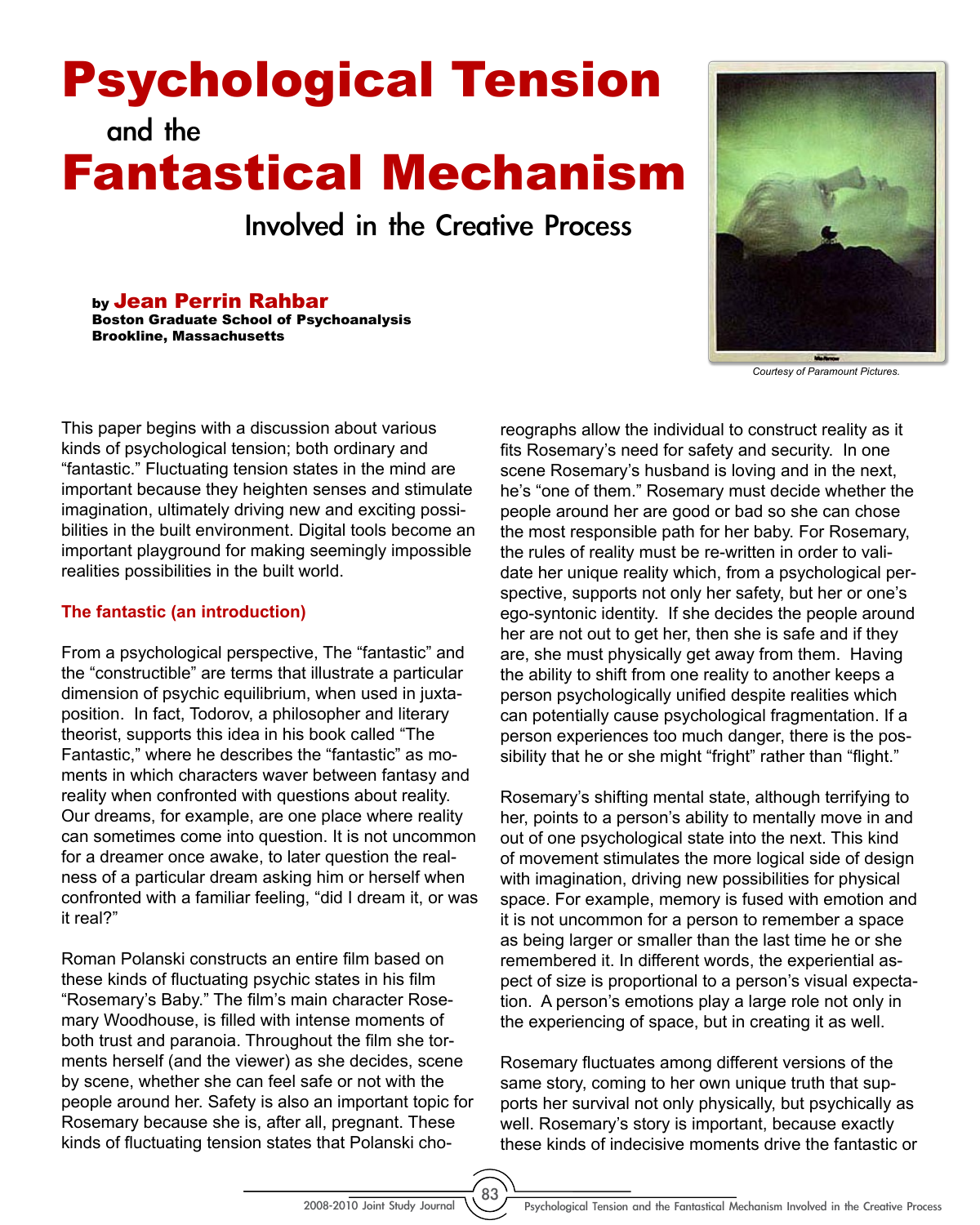supernatural states of thinking (e.g. paranoia). I would even add that the fantastic is defined by a moment where we are not only hovering without the prospect of a safe landing, but suspended between two "truths" (possibly more) before the individual either temporarily or more fixedly decides. Ideas about fluctuating psychic states such as the ones Rosemary goes through become important in the design world, as digital tools allow for experimentation of these hyper-real states. In fact, bringing conceptual design work in the digital realm affords designers the opportunity to explore and integrate aspects of physical building with the more imaginative parts of the mind.

## **Anxiety, false sensors, and the fantastic**

It might be argued that the fantastic is like a sensor gone haywire or berserk, which just happens to also support psychological survival. Sensors, otherwise known as our emotions, are extremely important in our decision making processes. From something as mundane as "should I take this job or that job?" to moments of crisis where heightened emotions (and the accompanying physiological response), our emotion leads us to physical safety. Anxiety or panic attacks might be considered moments in which our sensors are triggered by "false alarms" or psychoanalytically speaking, moments in which there is no "real" threat, but the threat is triggered by some unverbalized experience that has not reached conscious awareness. In this sense, I choose the conditions of my life rather than having outside conditions imposed upon me. The ability to rewrite rules that are incompatible with our values and morals, in other words to distort reality, can be easily argued as a strength in our sometimes arduous battle to psychically survive where outside forces (sometimes even people who have the audacity to point out our occasionally absurd behavior) are attacking our beliefs. This strength also lends itself well in the design world in terms of the creative aspects of design. Our ability to re-write or even postpone reality (otherwise known as denial), means that our mind is capable of making large and sometimes very creative leaps towards solving a design problem.

Fortunately, most people maintain psychic equilibrium, or cope with minor disruptions and fluctuations in their day, without even the slightest awareness of the feeling they are defending against. Examples might be fleeting moments of day dreaming during a boring business meeting or fidgeting in one's seat when feeling anxious. In both examples, people are learning how to escape or to balance the demands of a particular reality so that psychic systems are not overloaded.

#### **Vacillating between realities**

In psychoanalytic theory, the part of us that regulates these demands or negotiates the push and pull of reality is known as the Ego. In theory, the Ego stands directly in the center and the Id (also known as the impatient give-it-to-me parts of self), and Super-Ego are the part of the self that the ego must negotiate between. General psychological instability or excessive demands made by either the Id or Super-Ego in either direction, have the potential to force individuals with weak defense and ego structures into psychological pitfalls. These pitfalls are also known as behaviors that alleviate some of the excess demand, but might also get us into trouble. For example, binge drinking might ameliorate stress, but problems associated with this learned behavior might produce even more stress from the cleanup process.

Beyond the psychological description, and the demands of the Id and Super-ego that can sometimes fall into the pathological realm, these fluctuations can be considered good, new and exciting because they spark new realties. For example, Todorov uses the literary character Alvaro from Cazotte's Le Diable Amoureux to illustrate and construct an entire experience; whether the woman he is in love with is truly a woman or if she is the devil. Either Alvaro is deeply connected and in love, or he has been betrayed. The fantastic might be viewed as the torment and exhilaration between which Alvaro wavers. Perhaps the torment and exhilaration of not knowing is not only meaning making, but what drives new exciting realities. For the architectural client, the imaginative and creative aspects of the design process typically occur in the conceptual or beginning phases of the design process (e.g. using photos of a jelly fish as a conceptual design metaphor for talking about the iridescent quality of a particular glass that the designer would like to use in their design in the final construction of a building). However I believe that digital tools are not only useful in the initial phases of a design project, but in all phases of the design work, as the designer potentially experiments with various qualities of light not necessary found in nature in the selection of materials. In other words, a design metaphor is able to be more visibly carried through in all aspects of the design process, not only in material selection, but in the construction of two walls coming together and how light reflects and plays itself out in a space. Digital tools offer such a platform for bringing together visual metaphors with the current realities of our built world.